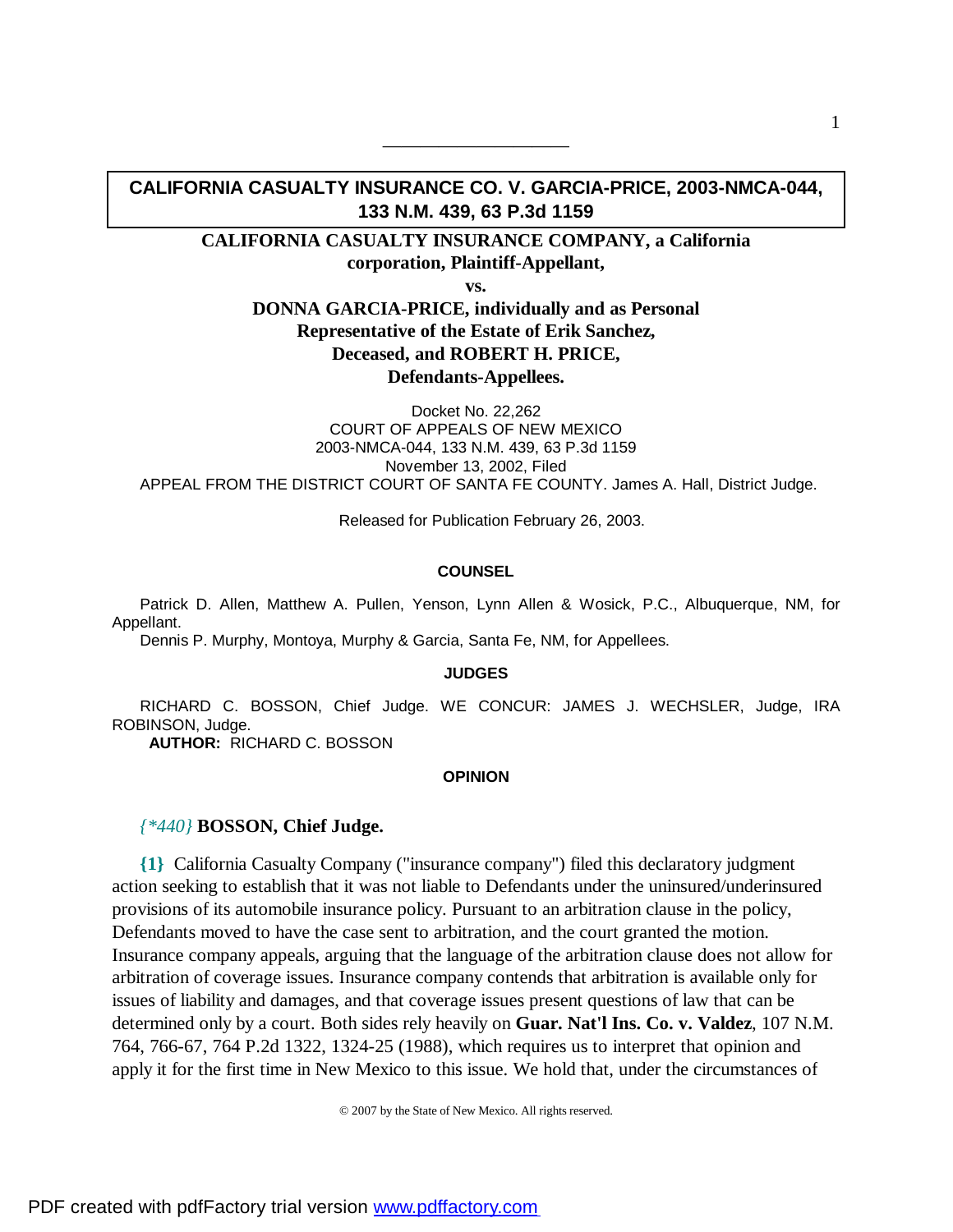this case, the trial court correctly ruled that coverage issues are arbitrable, and affirm.

## **BACKGROUND**

**{2}** Erik Sanchez was murdered when he was thrown off the Taos Gorge bridge during the course of a car theft. The crime began when two men, Luis Acosta, the driver, and David Sandoval, the passenger, tricked Sanchez into pulling over and stopping his car. Sandoval then forced Sanchez at gunpoint to relinquish control of his car, and Sandoval *{\*441}* drove off with Sanchez in the passenger seat. Acosta followed in the other car. Eventually, Acosta left his car at his mother's house, and the two hijackers continued in Sanchez's car to the bridge, where they threw Sanchez to his death and took his car.

**{3}** The personal representative of Sanchez's estate and Sanchez's stepfather, Robert Price, (hereafter "Defendants") began pursuing a claim against insurance company under the uninsured/underinsured provisions of Price's automobile insurance policy with insurance company. Defendants based their claim on a theory that Sanchez's death arose out of the ownership, maintenance, or use of Acosta's vehicle, which was uninsured, and Sanchez's vehicle, which was driven or controlled by Sandoval, an uninsured and unauthorized driver, during the course of the crime.

**{4}** Insurance company filed this declaratory judgment action against Defendants seeking to establish that it is not liable under the policy. In response, Defendants moved to compel arbitration, relying on policy language allowing either party to select arbitration "if an **insured** and we do not agree . . . whether that person is legally entitled to recover damages . . . or [as] to the amount of damages . . . ." Insurance company rejected arbitration, arguing that the core dispute required the trial court to determine, in the first instance, whether there was coverage-a question of law-before Defendants had any right to rely on the arbitration clause in the policy. The insurance company's position relied on **Valdez**.

**{5}** The trial court disagreed with insurance company. It read **Valdez** to require it to analyze the specific language of the policy to determine the scope of the arbitration clause. The court did so, and concluded that the phrase "legally entitled to recover damages" was broad enough to include questions of coverage. The court granted Defendants' motion to compel arbitration from which insurance company appeals. **See Britt v. Phoenix Indem. Ins. Co.**, 120 N.M. 813, 815-16, 907 P.2d 994, 996-97 (1995) (construing an order compelling arbitration as final and appealable).

### **DISCUSSION**

### **Standard of Review**

**{6}** The scope of the arbitration clause is a question of law which we review de novo. **Rummel v. Lexington Ins. Co.**, 1997-NMSC-41, P 60, 123 N.M. 752, 945 P.2d 970 (stating that the interpretation of an insurance contract is a matter of law reviewed de novo). When, as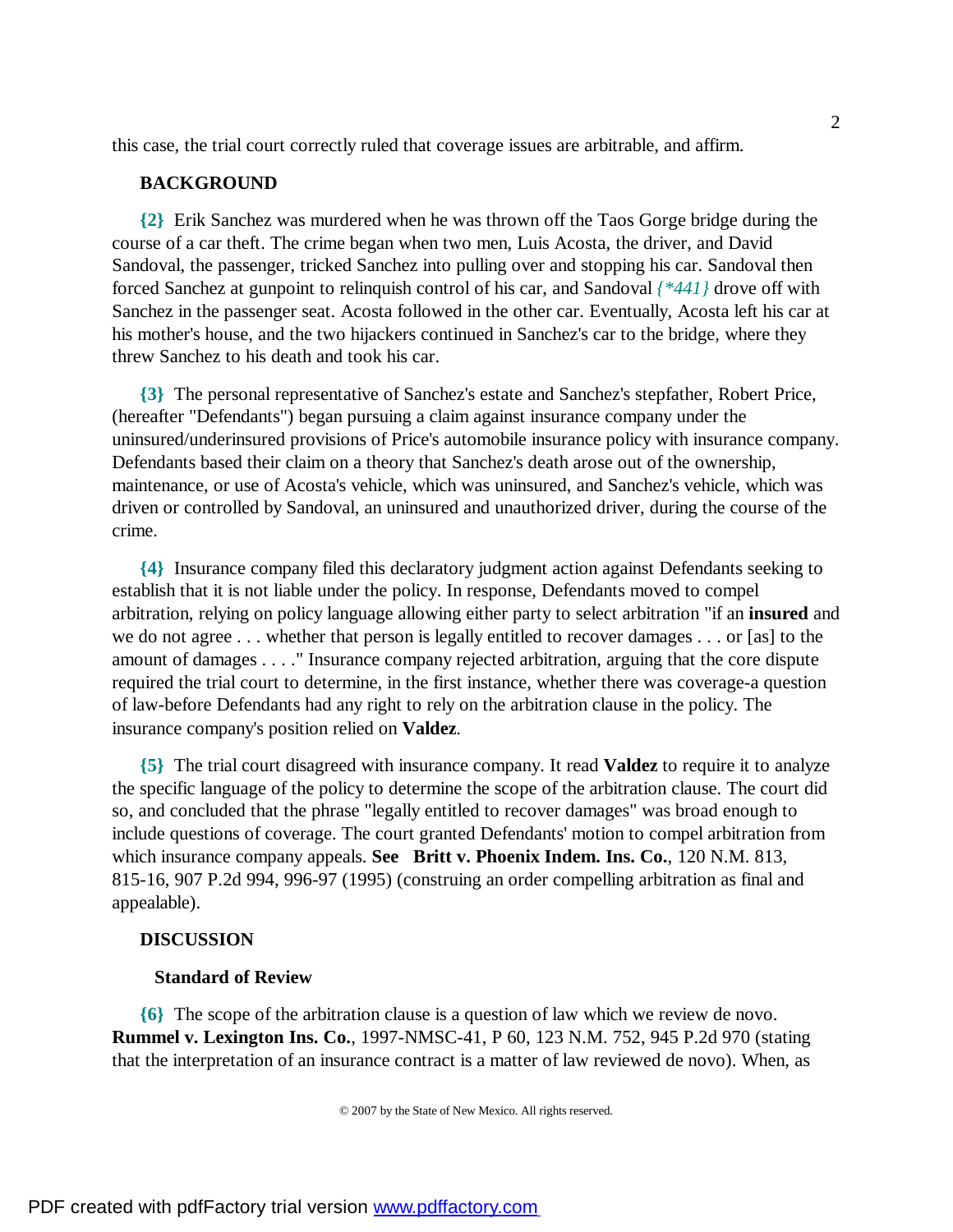here, the resolution of the issue involves the interpretation of documentary evidence, we are in as good a position as the trial court to interpret the contract, and need not defer to the trial court. **See Kirkpatrick v. Introspect Healthcare Corp.**, 114 N.M. 706, 711, 845 P.2d 800, 805 (1992).

### **Scope of the Arbitration Provision**

**{7}** The arbitration clause allows either party to select arbitration "if an **insured** and we do not agree . . . whether that person is legally entitled to recover damages . . . or [as] to the amount of damages . . . ." If the language "legally entitled to recover" includes coverage issues, Defendants have a right to compel arbitration. If it does not, then insurance company is correct that the arbitration clause does not apply to the issues raised in this action for declaratory judgment.

**{8}** Insurance company's complaint for declaratory judgment provides numerous reasons why it contends that the policy does not cover damages caused by the actions of Sandoval and Acosta. Among other things, it argues that Sanchez's death was not an "accident"; that the criminal conduct was an independent, intervening cause of the death; that Sanchez did not reside with the owner of the policy and was not listed a driver on the policy; that Sanchez's death did not arise out of the ownership, maintenance, or use of an uninsured vehicle; and that Defendants did not give prompt notice of the accident.

**{9}** The insurer characterizes these as coverage issues, and therefore as questions of law that must be decided by a court and not by arbitrators. While some of these claims may be properly characterized as questions of law, others appear to involve factual issues. However, for purposes of this opinion, it is unnecessary to determine whether they *{\*442}* are questions of law or of fact. We assume that the complaint for declaratory judgment presents coverage issues and questions of law.

### **The Trial Court's Duty Under Valdez**

**{10}** Insurance company relies on **Valdez** for its proposition that coverage issues should not be decided in arbitration. **See Valdez**, 107 N.M. at 766-67, 764 P.2d at 1324-25. It argues that if a dispute arises over whether the arbitration clause applies, it must be resolved first by a court before arbitration can proceed. We appreciate that the **Valdez** opinion includes language that appears to support insurance company's view. For example, **Valdez** states:

 We do not hold that arbitration is unavailable to parties seeking to resolve a disputed question of law. But where a question of law is in dispute, and where one of the parties to an arbitration agreement resists arbitration and seeks a determination of that legal question by the court, then that party must be heard--as to that issue--by the court.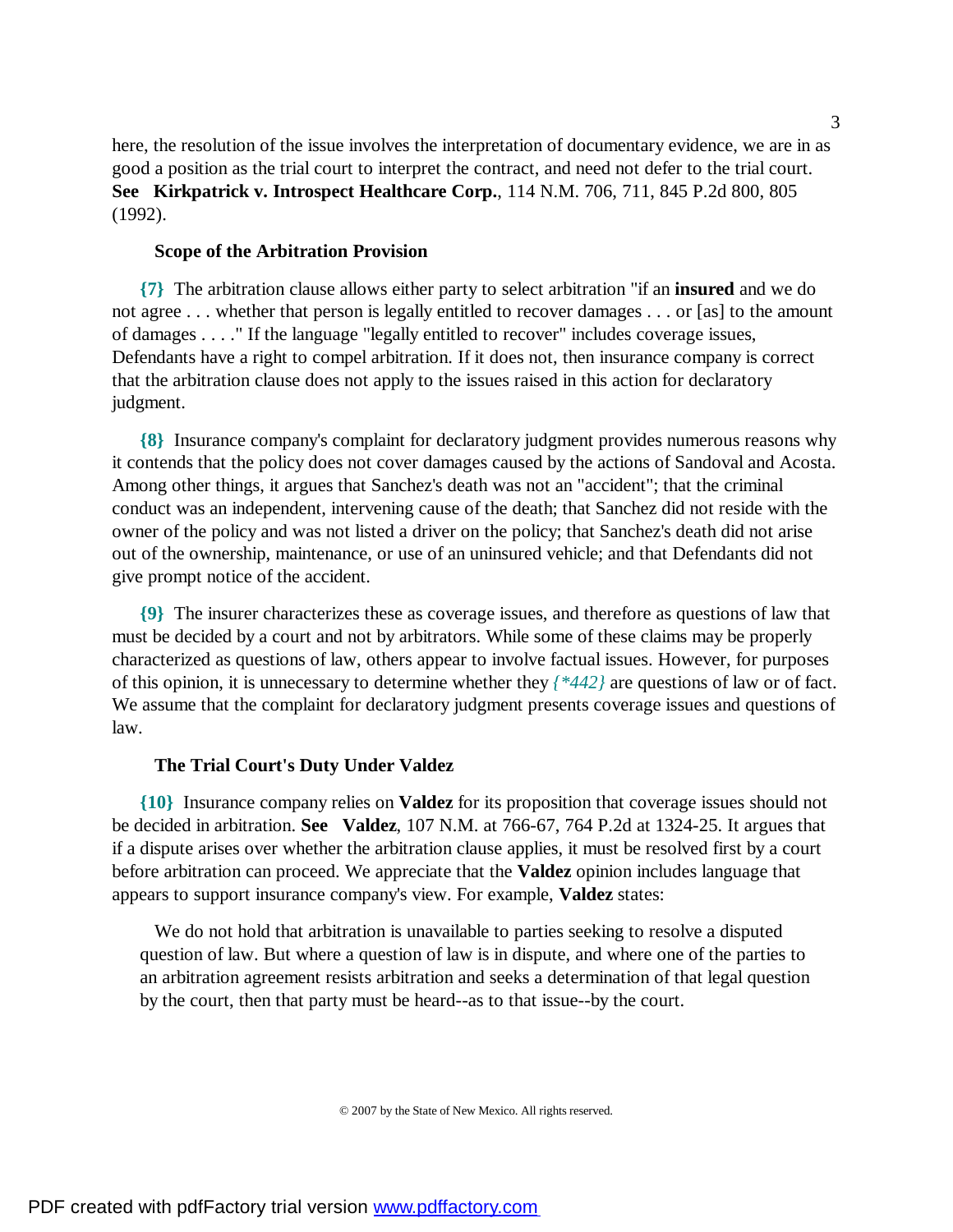**Id.** at 766, 764 P.2d at 1324. The insurer also relies on **Valdez** 's statement that, "where, as here, a complaint for declaratory judgment raises questions of law arising from the disputed interpretation of an arbitration contract, the proper forum for resolution of such questions is the trial court." **Id.** Insurance company interprets these statements from **Valdez** as stating a rule that any dispute about coverage must be submitted to the court, and cannot be arbitrated.

**{11}** In reviewing Defendants' motion to compel arbitration, the trial court read **Valdez** differently from insurance company. The court interpreted **Valdez** to require it to determine, as a threshold matter, whether the arbitration clause applies to coverage issues. The court noted that the problem in **Valdez** was that the district court did not engage in that threshold analysis, and simply sent the case to arbitration without determining whether the parties had agreed to arbitrate coverage issues. Here, in contrast, the court did make a threshold analysis, and concluded that by using the broad language "legally entitled to recover," the parties agreed to arbitrate disputes over coverage.

**{12}** We agree with the trial court's reading of **Valdez**. That opinion does not hold that coverage issues, or legal issues, may not be arbitrated. **Id.** ("We do not hold that arbitration is unavailable to parties seeking to resolve a disputed question of law."). **Valdez** states that the "trial court may not abdicate its jurisdiction [over a declaratory judgment] without deciding whether the parties have agreed to arbitrate the issues raised in the complaint." **Id. Valdez** further provides: "Should the trial court find that the parties agreed to arbitrate the issues raised in the complaint, the court may then of course still require the parties to submit to arbitration as they have contracted." **Id.** at 767, 764 P.2d at 1325; **see also K.L. House Const. Co. v. City of Albuquerque**, 91 N.M. 492, 493-94, 576 P.2d 752, 753-54 (1978) (stating that an arbitration agreement will be given broad interpretation unless the parties themselves limit arbitration to specific areas or matters, and that, barring such limitation, the court should order arbitration).

**{13}** Here, the trial court did exactly what **Valdez** said it should do. The court interpreted the arbitration clause, something the trial court in **Valdez** did not do, and concluded that the language of the arbitration clause was broad enough to include issues of coverage. The court then ruled that the parties had agreed to arbitrate the very issues insurance company raises in its complaint for declaratory judgment. Consequently, **Valdez** is grounds for affirming, not reversing, the actions of the court below.

**{14}** In addition to **Valdez**, insurance company relies on Washington state case law holding that coverage issues are not subject to arbitration. **See Price v. Farmers Ins. Co.**, 133 Wn.2d 490, 946 P.2d 388, 392-94 (Wash. 1997). However, we need not look to other courts, when the opinions of our own Supreme Court expressly encourage the trial court to determine for itself whether a particular arbitration clause allows for arbitration of legal issues, including coverage. **See Valdez**, 107 N.M. at 766-67, 764 P.2d at 1324-25; **K.L. House**, 91 N.M. at 493-94, 576 P.2d at 753-54. *{\*443}*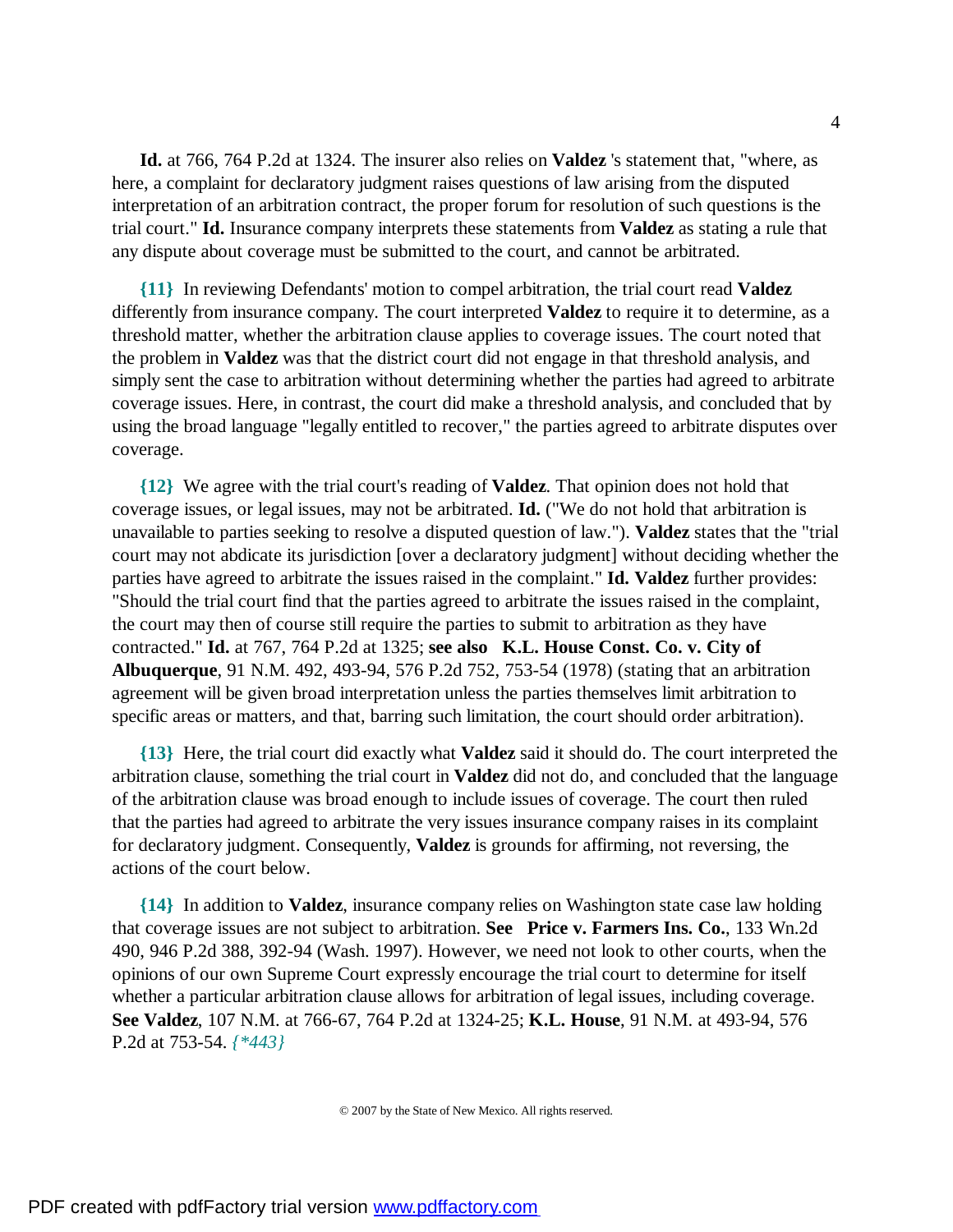**{15}** The insurance company incorrectly asserts that "noted legal commentators on this issue . . . agree that coverage issues should be decided by courts." The treatise on which insurance company relies describes a split of authority on this issue. **See** 2 Allen I. Widiss, **Uninsured and Underinsured Motorist Coverage** §§ 24.4, 24.5, 24.8, 24.9 (rev. 2d ed. 2000). Further, contrary to the insurer's assertion, Professor Widiss discusses distinct advantages to having the entire dispute, including coverage issues, decided in arbitration. **See id.** § 24.10.

### **The Arbitration Clause**

**{16}** Insurance company next argues that the trial court misinterpreted the arbitration clause when it determined that the language "legally entitled to recover" includes coverage issues. Insurance company asserts that this same language has already been determined to include only issues of liability and damages, and not coverage. **See Wood v. Millers Nat'l Ins. Co.**, 96 N.M. 525, 529, 632 P.2d 1163, 1167 (1981). We disagree. Although the policy in **Wood** contained similar language, that opinion makes no such distinction, and did not address the issue in this case. **See Fernandez v. Farmers Ins. Co.**, 115 N.M. 622, 627, 857 P.2d 22, 27 (1993) (stating the general rule that cases are not authority for propositions not considered). **Wood** is not authority for the proposition that insurance company puts forth on this appeal.

**{17}** Insurance company also points out that the language from the arbitration clause in this case is identical to that considered in **Valdez**, and it argues that we must reach the same result as **Valdez**. Again, we are not persuaded. The Supreme Court in **Valdez** never interpreted the language "legally entitled to recover" in the arbitration clause. To the contrary, the Court remanded with instructions for the district court to make that determination and decide whether the parties had agreed to arbitrate coverage issues. In the case before us, of course, the trial court has already made that determination below.

**{18}** In our view, the trial court correctly construed the arbitration clause to include coverage issues. The clause is broadly framed. It does not discuss or distinguish between "liability" and "coverage." It contains no specific limitations on the types of issues that cannot be arbitrated. At best, its plain meaning establishes that whether a person can recover at all is arbitrable. At worst, it is ambiguous, because it is susceptible of different meanings. **See Rummel**, 1997-NMSC-41, P19 (defining ambiguity). The interpretation of an ambiguity is a legal question that we review de novo. **Id.** Whether we follow the plain meaning of the clause, or whether we consider it ambiguous and proceed to interpret it, our holding is the same. We agree with the trial court's conclusion that whether an insured "is legally entitled to recover" is broad enough to include both liability and coverage issues.

**{19}** Insurance company next argues that because arbitration greatly restricts its right to appeal any error allegedly occurring during arbitration, any doubt should be resolved in favor of its right to have the legal question of coverage determined in court. **See Valdez**, 107 N.M. at 767, 764 P.2d at 1325 (noting that limited review of arbitration decisions supports a conclusion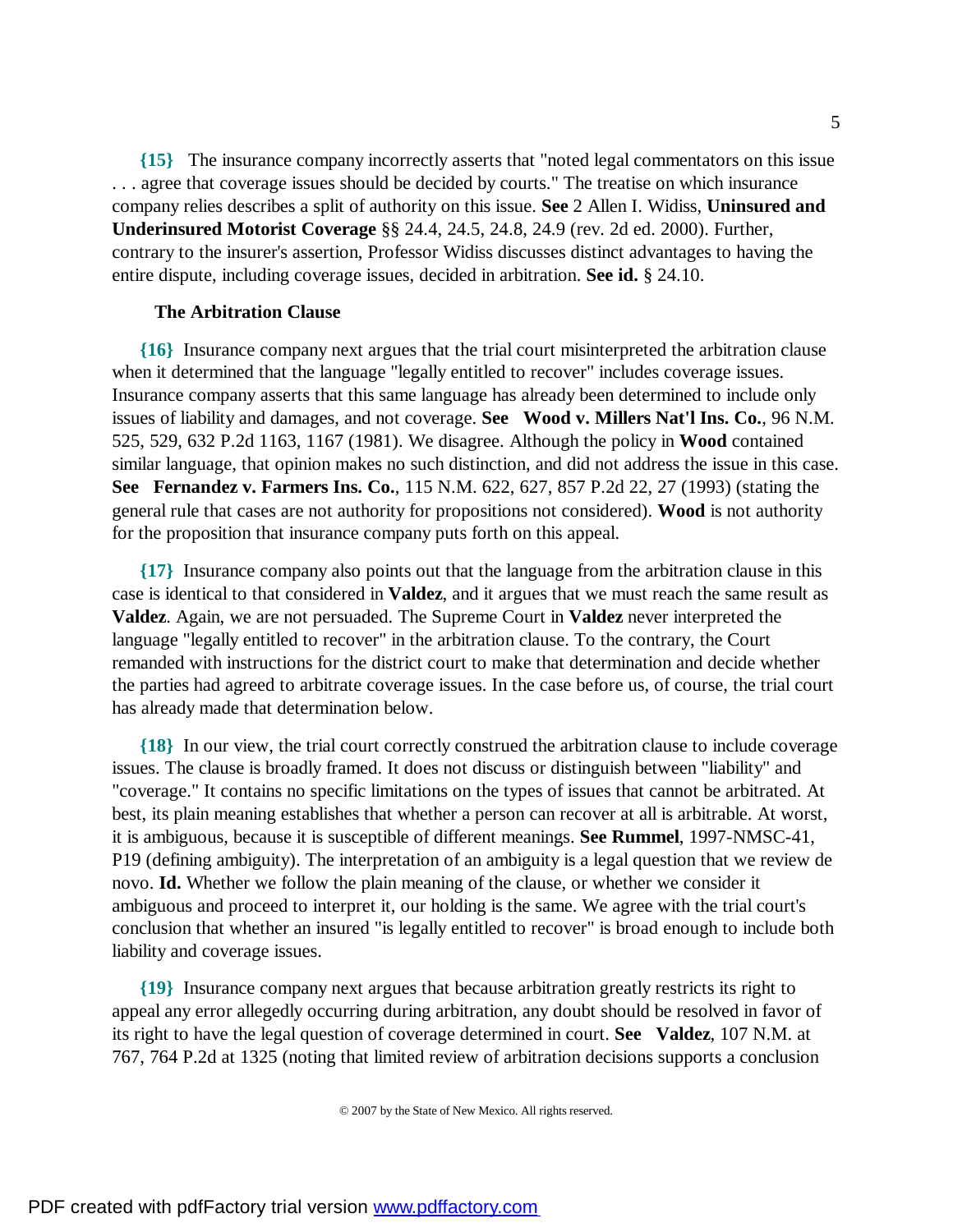that whether the parties agreed to arbitrate a particular issue must be carefully scrutinized). Insurance company is correct that limited review of an arbitration panel's decision is inherent in the arbitration process. **See Fernandez**, 115 N.M. at 626, 857 P.2d at 26. Otherwise, arbitration would no longer be a speedy, efficient, and relatively inexpensive mechanism for resolving disputes. **Id.** It would instead "be transformed from a final determination of the controversy into merely the first step in the resolution of a dispute." **Id.**

**{20}** However, we disagree that limited judicial review should tip the balance in the insurer's favor. An insurance contract is an adhesion contract, in which the insured has no bargaining power. **See Albuquerque Tire Co. v. Mountain States Tel. & Tel. Co.**, 102 N.M. 445, 448, 697 P.2d 128, 131 (1985) (defining adhesion contract); **Pribble v. Aetna Life Ins. Co.**, 84 N.M. 211, 215, 501 P.2d 255, 259 (1972) (recognizing that insurance contracts are adhesion contracts). The insurance company controls the language. If *{\*444}* an insurance company wants to modify the arbitration clause to state plainly that coverage issues are not subject to arbitration, it may do so. Other insurance companies have done so, but this insurance company did not.

**{21}** Policy considerations favor the insured. Arbitration is designed to be a speedy and relatively inexpensive process. **Jaycox v. Ekeson**, 115 N.M. 635, 637, 857 P.2d 35, 37 (1993). Insurance company's argument would create a bifurcated procedure in which the claimant is subjected to a multi-step process that begins with judicial resolution of coverage issues, then continues with arbitration of the issues. This piecemeal approach would negate the principal purpose of arbitration-a prompt and economical adjudication that avoids the delay and expense resulting from having matters resolved in court.

**{22}** We will not impose the additional obstacles urged by insurance company on the insured without clearer policy language stating that coverage issues are not subject to arbitration. Insurance company drafted the broad language in the arbitration clause, and any ambiguity is construed against it. See **Rummel**, 1997-NMSC-41, P22. It bears the burden of narrowing the language if it wants to exclude coverage issues from arbitration. **See K.L. House**, 91 N.M. at 494, 576 P.2d at 754 (stating that a party will be required to arbitrate unless it limits arbitration to specific matters). It has not done so here.

### **CONCLUSION**

**{23}** We affirm the order of the district court compelling arbitration.

#### **{24} IT IS SO ORDERED.**

RICHARD C. BOSSON, Chief Judge

WE CONCUR:

JAMES J. WECHSLER, Judge